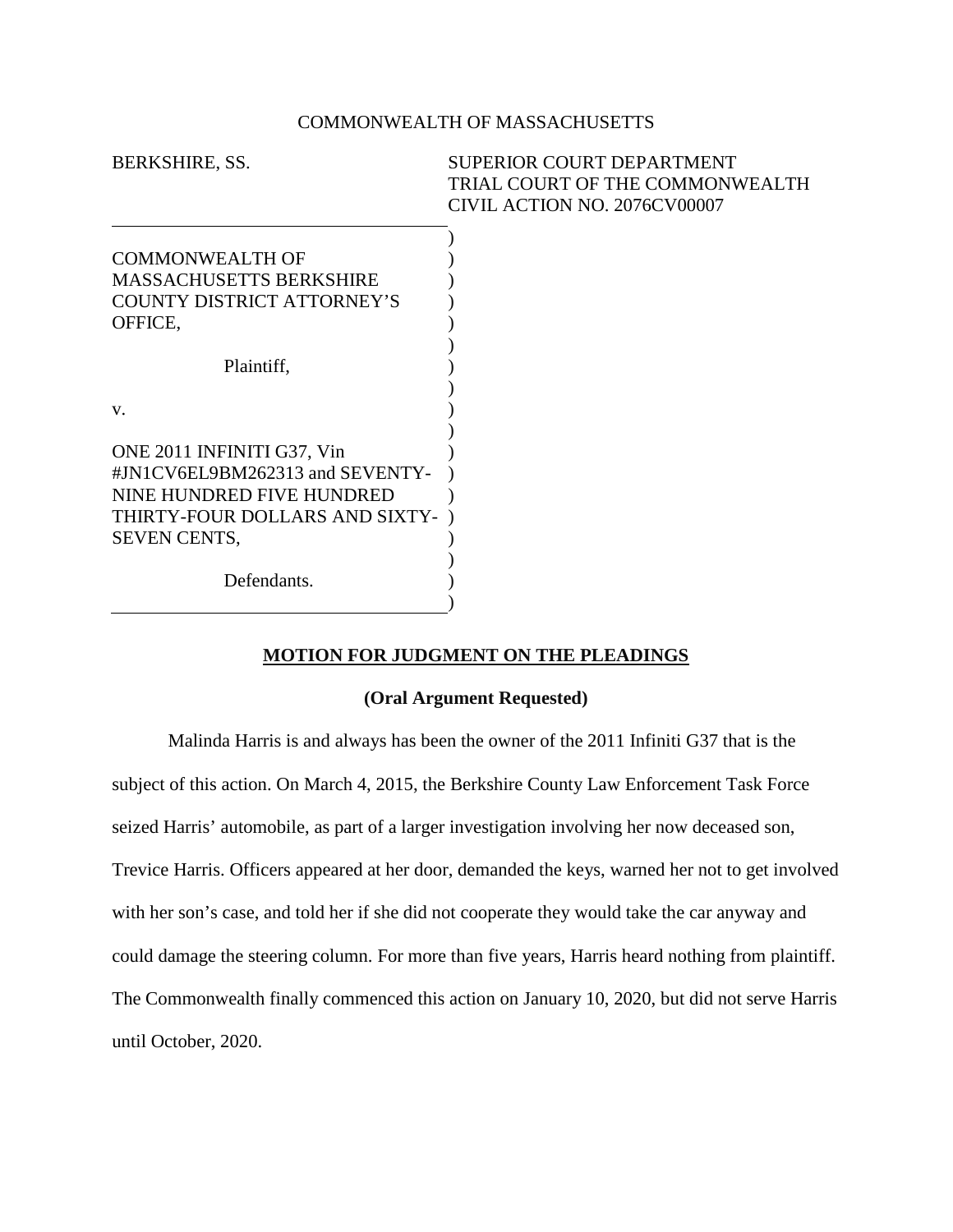Harris moves for judgment on the pleadings pursuant to Mass. R. Civ. P. 12(c) and Mass. R. Super. Ct. 9A. Harris requests that the Complaint be dismissed because the law Harris' car was seized under, Massachusetts General Laws, ch. 94C, § 47(d) ("Forfeiture Statute"), is unconstitutional for five independent reasons.

As set forth in the accompanying memorandum of points and authorities, the Forfeiture is unconstitutional because:

- 1) The Commonwealth unreasonably delayed filing and serving this case. The Commonwealth's unreasonable 58 month delay in filing the forfeiture complaint and the 68 month delay in serving the suit on Harris violates due process and requires the case to be dismissed.
- 2) The Forfeiture Statute permits the forfeiture of innocent people's property. This violates the Excessive Fines Clauses to the United States Constitution and Massachusetts Bill of Rights.
- 3) The Forfeiture Statute permits the police and prosecutors to keep for themselves all of the proceeds from forfeited assets. This provides an improper financial motive and therefore violates the Due Process Clauses of the United States Constitution and the Massachusetts Bill of Rights.
- 4) The Forfeiture Statute permits the Commonwealth to forfeit property on a mere showing of probable cause. This violates the Due Process Clauses of the United States Constitution and the Massachusetts Bill of Rights.
- 5) The Forfeiture Statute requires the property owner to prove their innocence, rather than putting the burden of proof on the Commonwealth. This violates the Due Process Clauses of the United States Constitution and the Massachusetts Bill of Rights.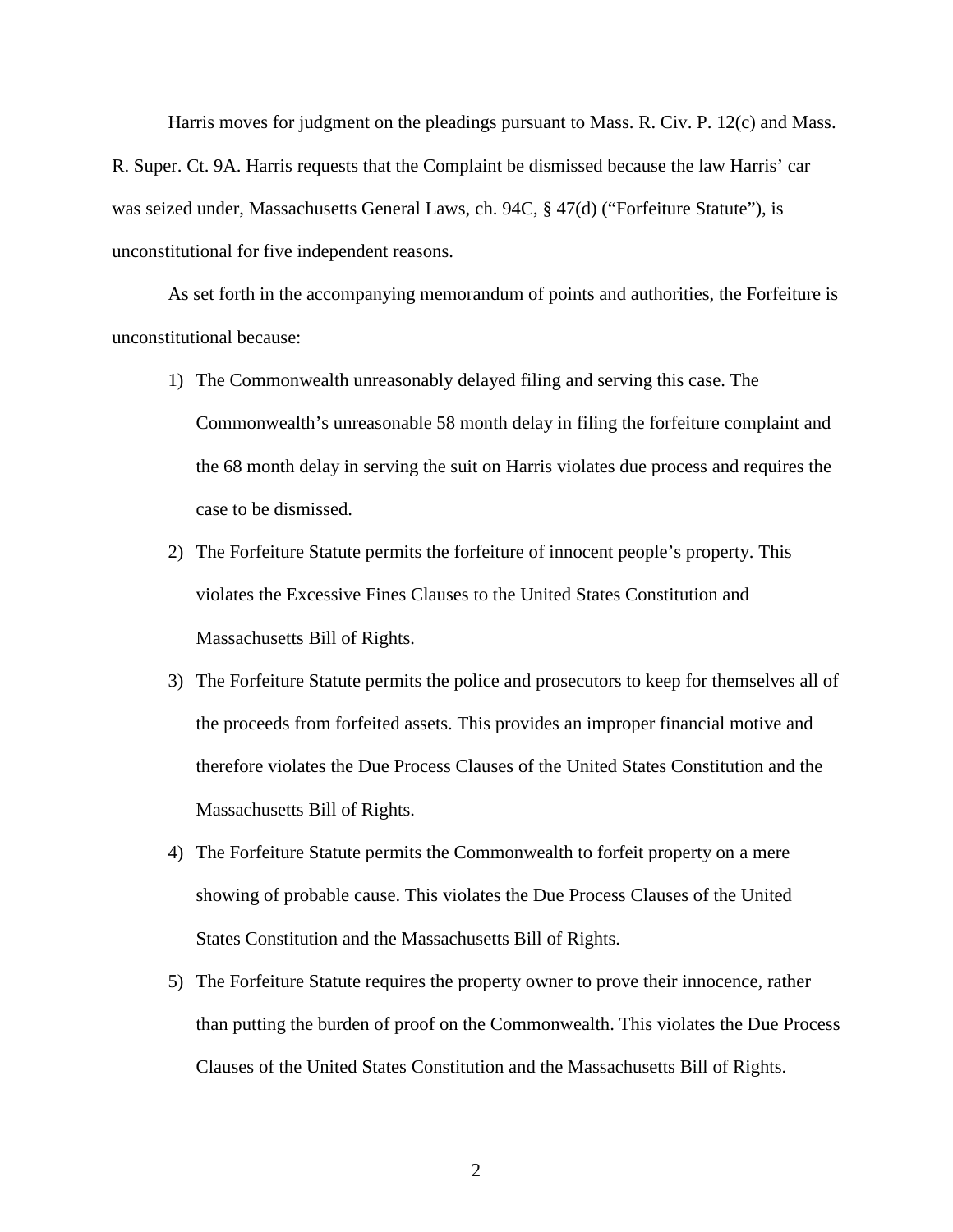6) The Forfeiture Statute provides for no post-seizure remedy or hearing to property owners and does not provide any deadline in which the Commonwealth is required to initiate forfeiture proceedings. A property owner can only challenge the forfeiture once the Commonwealth decides to file the action, whenever that may be. This violates the Due Process Clauses of the United States Constitution and the Massachusetts Bill of Rights.

Additionally, Harris is entitled to judgment on the pleadings because the Complaint does not state a *prima facie* case under the Forfeiture Statute. The Commonwealth must have probable cause to initiate the forfeiture. Mass. Gen. Laws. ch. 94C, § 47(d). The Complaint only makes two allegations regarding Harris' Infiniti: 1) the vehicle title was seized in her son's bedroom; and 2) a search of the car uncovered a Jiffy Lube receipt, two parking tickets, and "occupancy papers."

Harris requests a hearing, because the issues raised by the Commonwealth's Complaint raise important questions regarding the constitutionality of Massachusetts' civil asset forfeiture practices. Mass. R. Super.Ct. 9A(c)(3) (presumptive right to hearing on motion under Rule 12).

Harris respectfully requests that the Court grant her Motion for Judgment on the Pleadings, enter judgment in her favor, and dismiss this Action.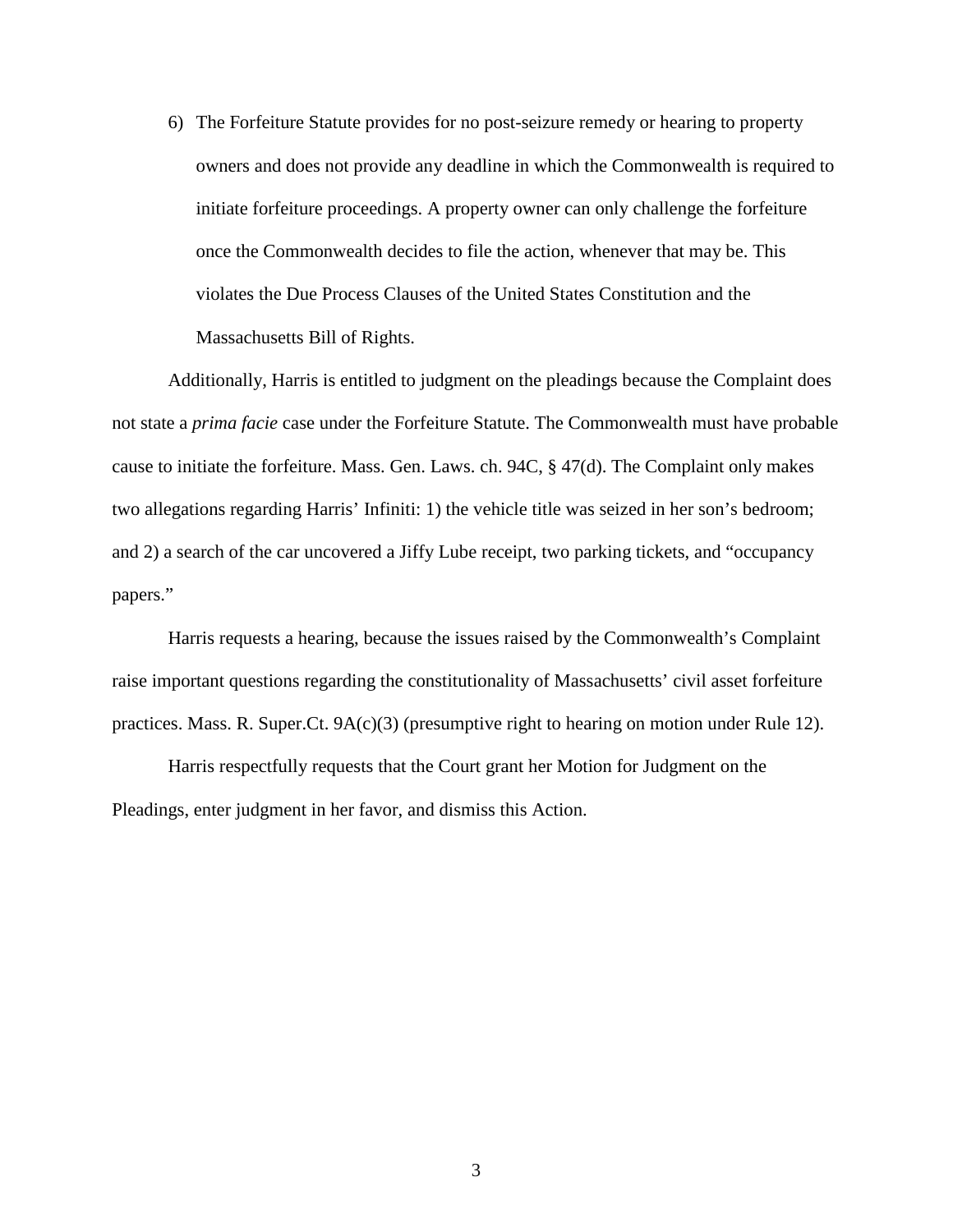Respectfully submitted,

MALINDA HARRIS,

By her attorneys,

/s/ Stephen Silverman Stephen Silverman (*pro hac vice application pending*) **Scharf-Norton Center for Constitutional Litigation at the GOLDWATER INSTITUTE**  500 E. Coronado Road Phoenix, AZ 85004 602-462-5000 litigation@goldwaterinstitute.org

/s/ William K. Wray, Jr. William K. Wray, Jr. (BBBO # 689037) **ADLER POLLOCK & SHEEHAN P.C.** One Citizens Plaza, 8th Floor Providence, RI 02903-1345 401-274-7200 wwray@apslaw.com

February 25, 2021